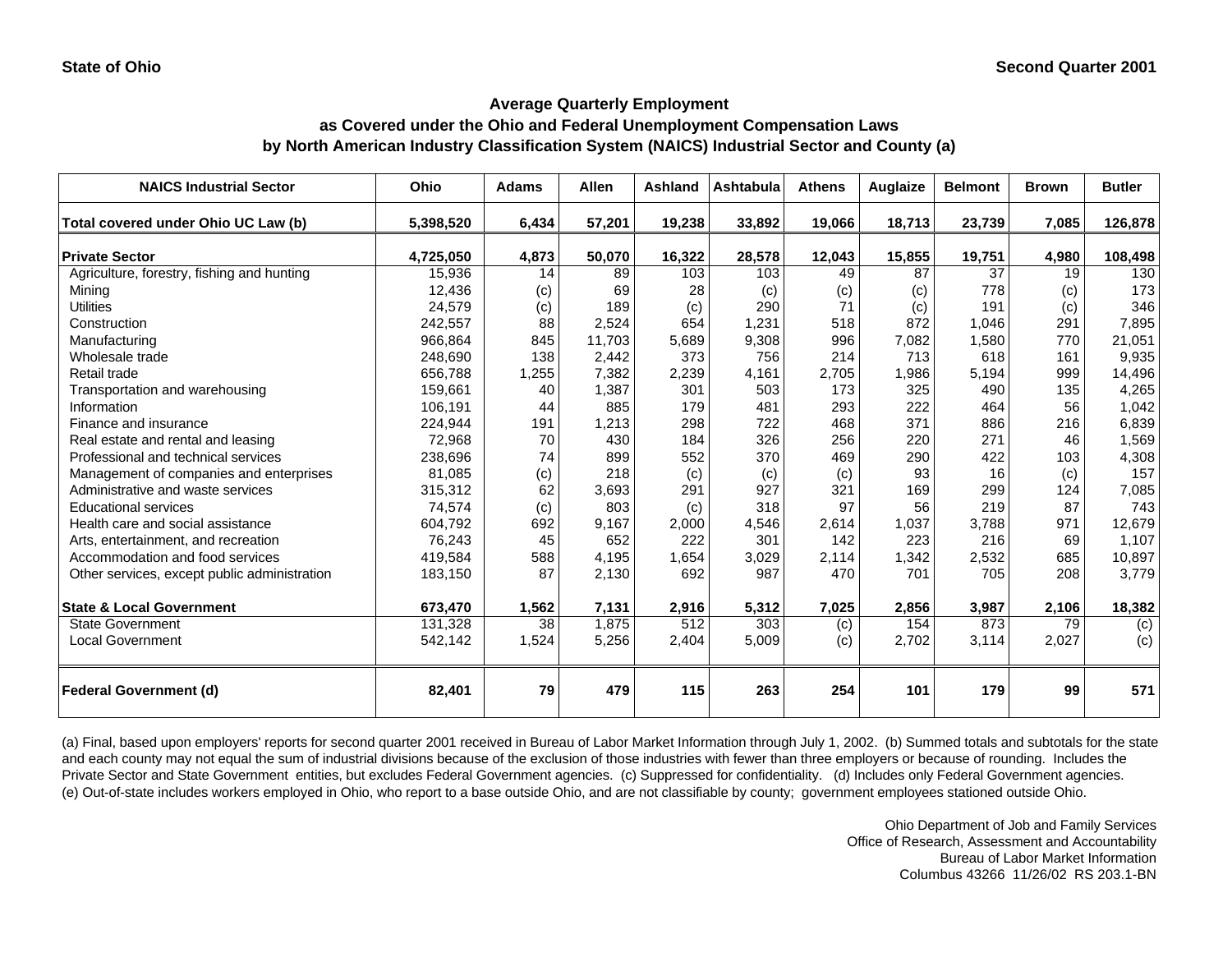| <b>NAICS Industrial Sector</b>               | Carroll         | Champaign | <b>Clark</b> | <b>Clermont</b> | <b>Clinton</b> | Columbiana | Coshocton | Crawford | Cuyahoga | <b>Darke</b> |
|----------------------------------------------|-----------------|-----------|--------------|-----------------|----------------|------------|-----------|----------|----------|--------------|
| Total covered under Ohio UC Law (b)          | 6,665           | 11,299    | 55,972       | 49,241          | 24,912         | 33,510     | 13,181    | 17,205   | 784,313  | 19,178       |
| <b>Private Sector</b>                        | 5,701           | 9,334     | 48,518       | 42,533          | 21,696         | 28,724     | 11,495    | 15,028   | 697,148  | 16,939       |
| Agriculture, forestry, fishing and hunting   | 22              | 71        | 650          | 19              | 30             | 107        | 90        | 184      | 636      | 659          |
| Mining                                       | 18              | (c)       | (c)          | 14              | (c)            | 193        | 103       | (c)      | 364      | (c)          |
| <b>Utilities</b>                             | (c)             | (c)       | (c)          | 669             | (c)            | 88         | 455       | (c)      | 2,289    | (c)          |
| Construction                                 | 327             | 297       | 2,010        | 3,617           | 337            | 1,354      | 337       | 634      | 27,188   | 1,284        |
| Manufacturing                                | 1,965           | 3,584     | 11,647       | 8,204           | 4,639          | 8,347      | 4,026     | 6,317    | 108,867  | 4,381        |
| Wholesale trade                              | 266             | 272       | 2,684        | 2,031           | 658            | 895        | 196       | 709      | 43,472   | 946          |
| Retail trade                                 | 841             | 1,255     | 8,377        | 8,336           | 2,375          | 4,411      | 1,287     | 1,465    | 80,084   | 2,285        |
| Transportation and warehousing               | 140             | 68        | 2,044        | 497             | (c)            | 1,357      | 385       | 180      | 22,990   | 726          |
| Information                                  | 84              | 124       | 528          | 1,374           | 433            | 315        | 102       | 97       | 20,186   | 168          |
| Finance and insurance                        | 123             | 276       | 973          | 2,451           | 737            | 738        | 235       | 624      | 53,197   | 624          |
| Real estate and rental and leasing           | 63              | 473       | 496          | 566             | 286            | 213        | 60        | 73       | 14.608   | 149          |
| Professional and technical services          | 92              | 93        | 1,003        | 1,982           | 193            | 721        | 421       | 473      | 47,920   | 510          |
| Management of companies and enterprises      | (c)             | (c)       | 83           | 120             | 146            | 29         | 20        | (c)      | 14,576   | (c)          |
| Administrative and waste services            | 180             | 212       | 2,184        | 1,753           | 520            | 1,516      | 607       | 243      | 49,365   | 509          |
| <b>Educational services</b>                  | (c)             | (c)       | 678          | 380             | (c)            | 120        | 27        | (c)      | 16,831   | (c)          |
| Health care and social assistance            | 609             | 991       | 7,652        | 3,946           | 853            | 4,450      | 1,730     | 1,837    | 101.045  | 1,940        |
| Arts, entertainment, and recreation          | 148             | 173       | 515          | 638             | 111            | 262        | 281       | 104      | 11,280   | 185          |
| Accommodation and food services              | 575             | 773       | 4,636        | 4,315           | 1,313          | 2,539      | 706       | 1,353    | 55,237   | 1,249        |
| Other services, except public administration | 207             | 394       | 2,061        | 1,619           | 389            | 1,067      | 427       | 542      | 27,013   | 616          |
| <b>State &amp; Local Government</b>          | 964             | 1,966     | 7,453        | 6,710           | 3,215          | 4,788      | 1,686     | 2,177    | 87,165   | 2,239        |
| State Government                             | $\overline{33}$ | 65        | 435          | 669             | 133            | 312        | 49        | 102      | 5,714    | 59           |
| Local Government                             | 931             | 1,901     | 7,018        | 6,041           | 3,082          | 4,476      | 1,637     | 2,075    | 81,451   | 2,180        |
| <b>Federal Government (d)</b>                | 54              | 84        | 655          | 326             | 151            | 603        | 106       | 83       | 16,711   | 121          |

#### **as Covered under the Ohio and Federal Unemployment Compensation Laws by North American Industry Classification System (NAICS) Industrial Sector and County (a)**

and each county may not equal the sum of industrial divisions because of the exclusion of those industries with fewer than three employers or because of rounding. Includes the Private Sector and State Government entities, but excludes Federal Government agencies. (c) Suppressed for confidentiality. (d) Includes only Federal Government agencies.

> Ohio Department of Job and Family Services Office of Research, Assessment and Accountability Bureau of Labor Market Information Columbus 43266 11/26/02 RS 203.1-BN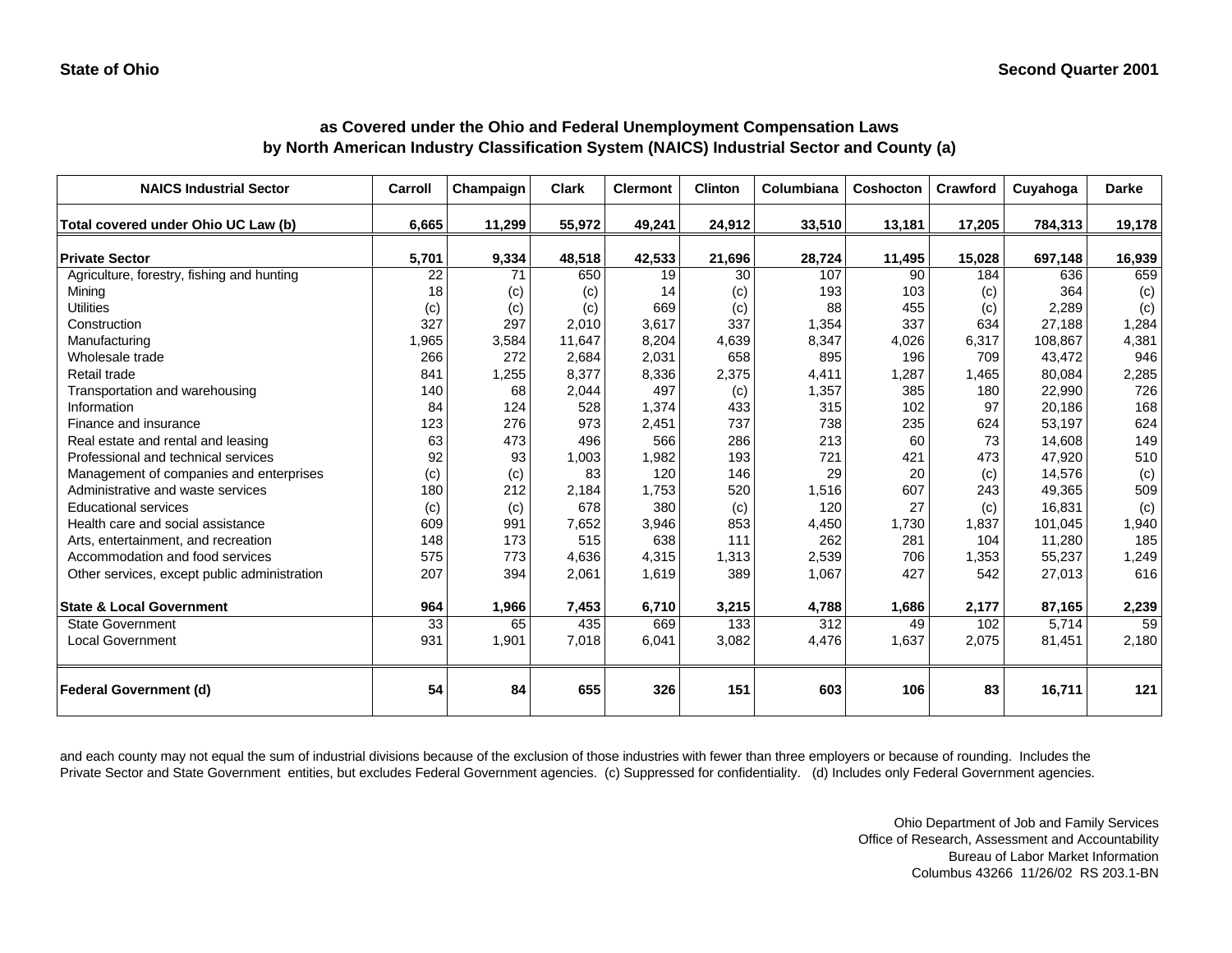## **Average Quarterly Employment as Covered under the Ohio and Federal Unemployment Compensation Laws by North American Industry Classification System (NAICS) Industrial Sector and County (a)**

| <b>NAICS Industrial Sector</b>               | <b>Defiance</b> | <b>Delaware</b> | Erie   | <b>Fairfield</b> | <b>Fayette</b> | <b>Franklin</b> | <b>Fulton</b> | Gallia | Geauga | Greene |
|----------------------------------------------|-----------------|-----------------|--------|------------------|----------------|-----------------|---------------|--------|--------|--------|
| Total covered under Ohio UC Law (b)          | 17,786          | 37,829          | 40,744 | 33,924           | 11,355         | 692,385         | 21,248        | 11,941 | 33,706 | 50,052 |
| <b>Private Sector</b>                        | 15,761          | 32,856          | 35,293 | 26,791           | 9,836          | 597,731         | 18,974        | 9,971  | 29,924 | 41,129 |
| Agriculture, forestry, fishing and hunting   | (c)             | 153             | 234    | 51               | 16             | 301             | 254           | 42     | 276    | 135    |
| Mining                                       | (c)             | (c)             | 171    | 20               | (c)            | 342             | (c)           | (c)    | 124    | (c)    |
| <b>Utilities</b>                             | 21              | (c)             | (c)    | 180              | (c)            | 2,646           | (c)           | 868    | (c)    | (c)    |
| Construction                                 | 660             | 2,889           | 1,423  | 2,225            | 283            | 31,580          | 1,134         | 361    | 2,333  | 1,746  |
| Manufacturing                                | 6,029           | 5,025           | 9,118  | 5,454            | 2,963          | 56,612          | 9,401         | 950    | 9,982  | 4,697  |
| Wholesale trade                              | 526             | 1,680           | 1,371  | 620              | 361            | 32,839          | 874           | 222    | 1,620  | 1,260  |
| Retail trade                                 | 2,712           | 5,813           | 4,729  | 5,356            | 2,138          | 92,750          | 1,923         | 1.875  | 3,249  | 8,836  |
| Transportation and warehousing               | 339             | 377             | 788    | 486              | (c)            | 27,148          | 175           | 366    | 601    | 607    |
| Information                                  | 260             | 226             | 528    | 325              | 52             | 20,438          | 117           | 145    | 190    | 1,190  |
| Finance and insurance                        | 517             | 3,058           | 695    | 738              | 346            | 49,965          | 454           | 350    | 522    | 1,560  |
| Real estate and rental and leasing           | 91              | 472             | 306    | 452              | 144            | 12,913          | 115           | 71     | 181    | 620    |
| Professional and technical services          | 259             | 2,479           | 579    | 945              | 116            | 45,173          | 317           | 78     | 1,025  | 4,576  |
| Management of companies and enterprises      | 90              | 504             | 33     | 116              | (c)            | 12,888          | (c)           | (c)    | (c)    | 400    |
| Administrative and waste services            | 413             | 1,293           | 903    | 1,406            | 194            | 52,524          | 331           | 229    | 1.651  | 1,905  |
| <b>Educational services</b>                  | 232             | 750             | (c)    | 227              | (c)            | 7,931           | (c)           | (c)    | 539    | 1,609  |
| Health care and social assistance            | 1,419           | 2,396           | 4,276  | 2,800            | 861            | 64,535          | 1,707         | 2,661  | 2,764  | 4,553  |
| Arts, entertainment, and recreation          | 163             | 1,603           | 3,578  | 370              | 69             | 9,050           | 412           | 29     | 1,447  | 856    |
| Accommodation and food services              | 1,453           | 3,025           | 4,759  | 3,623            | 1,073          | 54,744          | 1,161         | 1,008  | 2,286  | 5,181  |
| Other services, except public administration | 569             | 884             | 1,391  | 1,398            | 226            | 23,351          | 476           | 335    | 1,010  | 1,234  |
| <b>State &amp; Local Government</b>          | 2,026           | 4,972           | 5,449  | 7,132            | 1,519          | 94,655          | 2,273         | 1,970  | 3,783  | 8,924  |
| <b>State Government</b>                      | 113             | 970             | 1,053  | 858              | 54             | 45,404          | 158           | (c)    | 204    | 2,869  |
| <b>Local Government</b>                      | 1,913           | 4,002           | 4,396  | 6,274            | 1,465          | 49,251          | 2,115         | (c)    | 3,579  | 6,055  |
| <b>Federal Government (d)</b>                | 114             | 230             | 207    | 271              | 65             | 12,505          | 107           | 89     | 144    | 11,274 |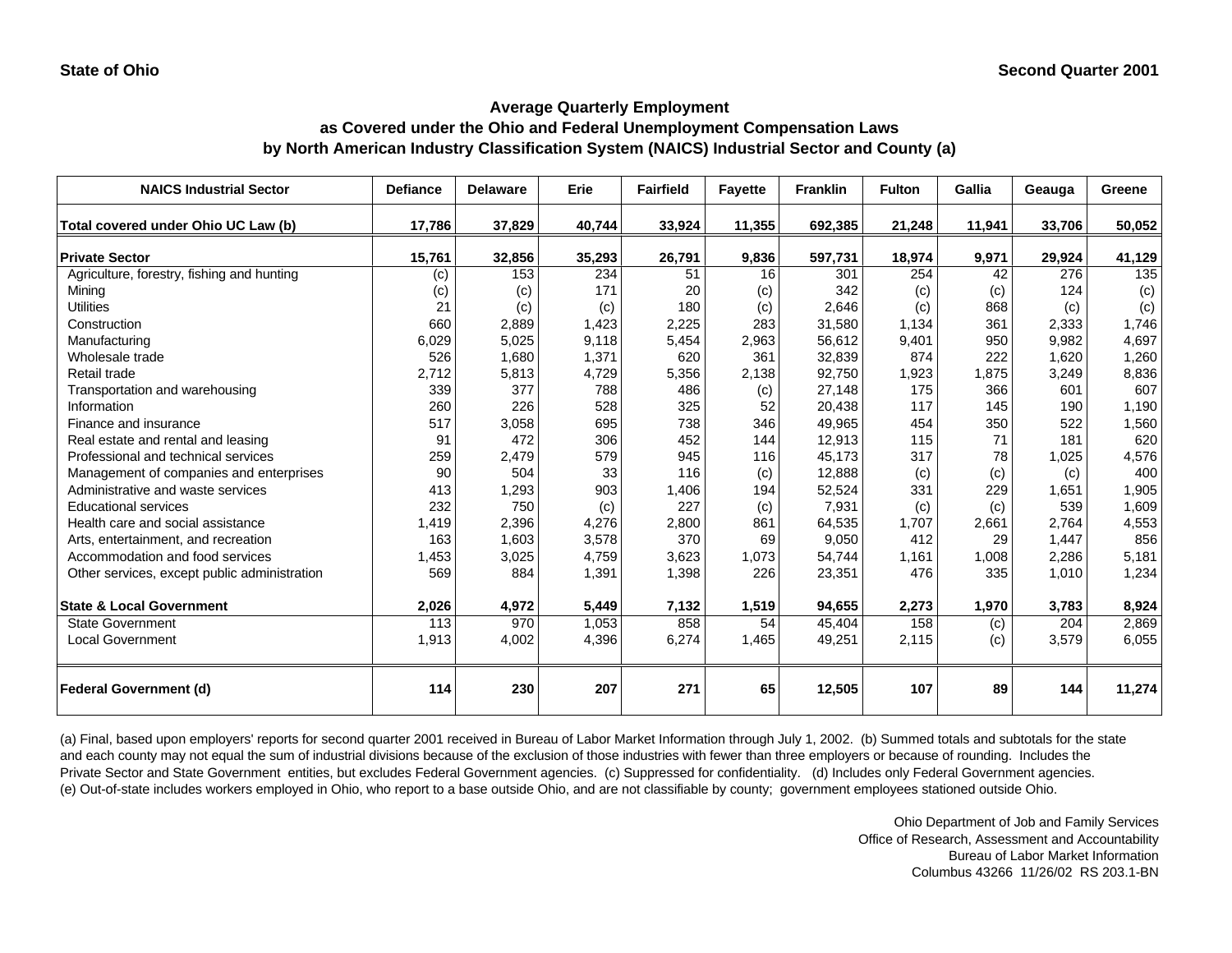## **as Covered under the Ohio and Federal Unemployment Compensation Laws by North American Industry Classification System (NAICS) Industrial Sector and County (a)**

| <b>NAICS Industrial Sector</b>               | <b>Guernsey</b> | <b>Hamilton</b> | <b>Hancock</b> | <b>Hardin</b> | <b>Harrison</b> | Henry  | Highland | <b>Hocking</b> | <b>Holmes</b> | <b>Huron</b> |
|----------------------------------------------|-----------------|-----------------|----------------|---------------|-----------------|--------|----------|----------------|---------------|--------------|
| Total covered under Ohio UC Law (b)          | 14,211          | 553,564         | 41,364         | 8,768         | 4,012           | 11,307 | 10,890   | 6,659          | 16,021        | 26,451       |
| <b>Private Sector</b>                        | 11,603          | 505,841         | 38,068         | 7,108         | 3,094           | 9,192  | 8,731    | 5,043          | 14,569        | 23,676       |
| Agriculture, forestry, fishing and hunting   | 26              | 257             | 51             | 33            | 54              | 91     | (c)      | 23             | 191           | 593          |
| Mining                                       | 84              | 339             | 1,694          | (c)           | 326             | (c)    | 126      | (c)            | 185           | (c)          |
| <b>Utilities</b>                             | 49              | 2,838           | 131            | 52            | (c)             | 28     | 82       | (c)            | (c)           | 48           |
| Construction                                 | 615             | 25,639          | 1,268          | 221           | 248             | 628    | 453      | 380            | 1,042         | 1,578        |
| Manufacturing                                | 2,576           | 72,493          | 12,258         | 2,309         | 705             | 3,445  | 2,742    | 1,478          | 6,293         | 10,059       |
| Wholesale trade                              | 400             | 30,783          | 1,169          | 238           | 160             | 245    | 291      | 140            | 637           | 742          |
| Retail trade                                 | 1,830           | 58,269          | 5,316          | 1,087         | 365             | 1,113  | 1,600    | 792            | 1,717         | 2,613        |
| Transportation and warehousing               | 197             | 14,115          | 1,970          | 121           | 98              | 551    | 160      | 97             | 372           | 933          |
| Information                                  | 194             | 13,627          | 462            | 74            | 22              | 100    | 387      | 50             | 100           | 416          |
| Finance and insurance                        | 288             | 25,795          | 819            | 175           | (c)             | 264    | 355      | 161            | 342           | 442          |
| Real estate and rental and leasing           | 81              | 9,456           | 346            | 52            | (c)             | (c)    | 103      | 73             | 46            | 97           |
| Professional and technical services          | 222             | 36,269          | 676            | 99            | 45              | 116    | 126      | 84             | 246           | 527          |
| Management of companies and enterprises      | 68              | 27,272          | 735            | (c)           | (c)             | (c)    | (c)      | (c)            | 70            | 58           |
| Administrative and waste services            | 1,086           | 40,048          | 2,357          | 68            | 21              | 173    | 133      | 93             | 480           | 496          |
| <b>Educational services</b>                  | 44              | 9,003           | 859            | (c)           | (c)             | 45     | (c)      | 27             | (c)           | (c)          |
| Health care and social assistance            | 1,924           | 69,660          | 3,393          | 678           | 546             | 1,071  | 932      | 542            | 1,183         | 2,012        |
| Arts, entertainment, and recreation          | 72              | 8,391           | 301            | 94            | 66              | 15     | 15       | 104            | 85            | 151          |
| Accommodation and food services              | 1,489           | 41,077          | 3,183          | 911           | 201             | 617    | 968      | 651            | 1,182         | 1,976        |
| Other services, except public administration | 357             | 20,512          | 1,079          | 252           | 108             | 302    | 245      | 214            | 359           | 680          |
| <b>State &amp; Local Government</b>          | 2,609           | 47,721          | 3,297          | 1,659         | 917             | 2,116  | 2,159    | 1,617          | 1,453         | 2,775        |
| <b>State Government</b>                      | 878             | (c)             | 215            | 40            | 30              | 200    | 126      | 381            | 38            | 93           |
| <b>Local Government</b>                      | 1,731           | (c)             | 3,082          | 1,619         | 887             | 1,916  | 2,033    | 1,236          | 1,415         | 2,682        |
| <b>Federal Government (d)</b>                | 127             | 10,506          | 182            | 86            | 66              | 83     | 119      | 54             | 81            | 150          |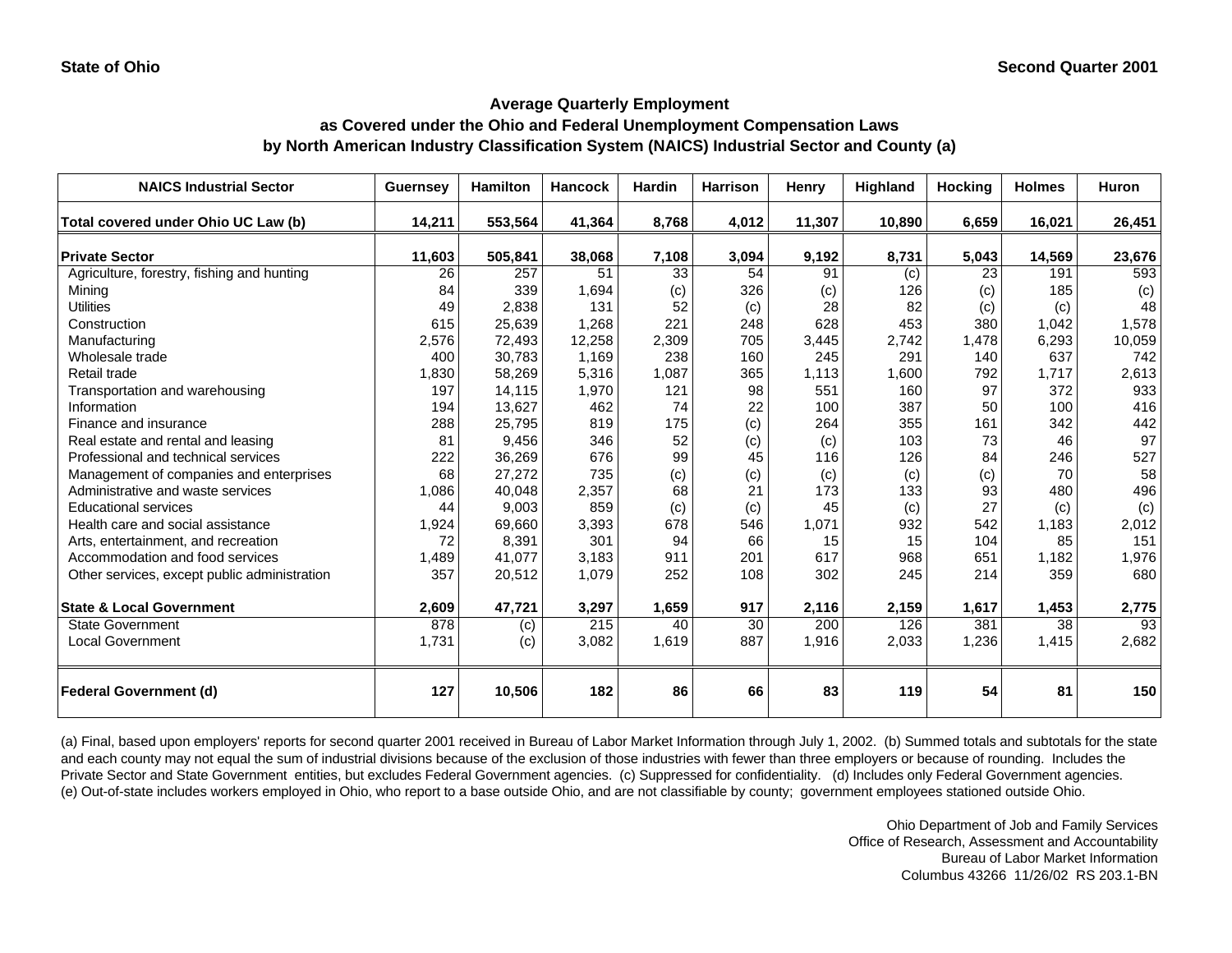## **as Covered under the Ohio and Federal Unemployment Compensation Laws by North American Industry Classification System (NAICS) Industrial Sector and County (a)**

| <b>NAICS Industrial Sector</b>               | Jackson | <b>Jefferson</b> | Knox   | Lake    | Lawrence | Licking | Logan  | Lorain  | Lucas   | <b>Madison</b> |
|----------------------------------------------|---------|------------------|--------|---------|----------|---------|--------|---------|---------|----------------|
| Total covered under Ohio UC Law (b)          | 10,958  | 25,245           | 17,918 | 100,803 | 11,825   | 52,747  | 20,695 | 103,878 | 233,919 | 13,314         |
| <b>Private Sector</b>                        | 9,541   | 21,404           | 15,131 | 88,771  | 8,710    | 45,966  | 18,372 | 89,514  | 206,215 | 10,290         |
| Agriculture, forestry, fishing and hunting   | 248     | (c)              | 122    | 1,245   | 6        | 961     | 58     | 750     | 573     | 92             |
| Minina                                       | 371     | 58               | 106    | 236     | (c)      | (c)     | 44     | (c)     | 133     | (c)            |
| <b>Utilities</b>                             | (c)     | 835              | 48     | 679     | 93       | 177     | (c)    | 596     | 922     | (c)            |
| Construction                                 | 321     | 1,393            | 810    | 4.788   | 799      | 3.034   | 724    | 5.775   | 11,541  | 472            |
| Manufacturing                                | 3,582   | 3,384            | 4,441  | 26,157  | 581      | 8,737   | 6,474  | 26,921  | 32,524  | 3,261          |
| Wholesale trade                              | 189     | 642              | 480    | 4.176   | 162      | 831     | 434    | 2,651   | 9,575   | 401            |
| Retail trade                                 | 1,691   | 3,381            | 1,970  | 14,567  | 2,228    | 8,405   | 1,916  | 13,381  | 30,041  | 1,450          |
| Transportation and warehousing               | 247     | 454              | 230    | 901     | 504      | 1,491   | 1,347  | 2,023   | 7,944   | 393            |
| Information                                  | 103     | 727              | 202    | 910     | 91       | 551     | 126    | 1,479   | 3,727   | 61             |
| Finance and insurance                        | 279     | 541              | 372    | 2,509   | 306      | 2,727   | 483    | 1,912   | 6,183   | 141            |
| Real estate and rental and leasing           | 38      | 278              | 142    | 947     | 64       | 781     | 175    | 976     | 3,458   | 99             |
| Professional and technical services          | 150     | 504              | 254    | 3,179   | 250      | 1,363   | 731    | 1,970   | 10,054  | 442            |
| Management of companies and enterprises      | 74      | (c)              | 95     | 721     | (c)      | (c)     | (c)    | (c)     | 2,462   | (c)            |
| Administrative and waste services            | 115     | 962              | 369    | 4,470   | 352      | 2,359   | 2,052  | 4,346   | 16,521  | 568            |
| <b>Educational services</b>                  | (c)     | 582              | 1,171  | 923     | 45       | 1,030   | 26     | 1,930   | 3,405   | 30             |
| Health care and social assistance            | 916     | 4,254            | 2,073  | 9,339   | 1,667    | 5,435   | 1,516  | 11,623  | 34,226  | 1,749          |
| Arts, entertainment, and recreation          | 84      | 371              | 210    | 1,017   | 85       | 611     | 256    | 1,437   | 4,073   | 26             |
| Accommodation and food services              | 781     | 2,000            | 1,449  | 8,403   | 1,110    | 4,987   | 1,399  | 7,415   | 19,961  | 945            |
| Other services, except public administration | 297     | 1,027            | 587    | 3,603   | 318      | 1,913   | 581    | 3,939   | 8,892   | 153            |
| <b>State &amp; Local Government</b>          | 1,415   | 3,840            | 2,787  | 12,033  | 3,115    | 6,782   | 2,325  | 14,364  | 27,704  | 3,024          |
| <b>State Government</b>                      | 143     | 99               | (c)    | 141     | 344      | 805     | 104    | 1,287   | 7,871   | 1,423          |
| <b>Local Government</b>                      | 1,272   | 3,741            | (c)    | 11,892  | 2,771    | 5,977   | 2,221  | 13,077  | 19,833  | 1,601          |
| <b>Federal Government (d)</b>                | 77      | 258              | 118    | 505     | 150      | 512     | 150    | 1,208   | 2,156   | 90             |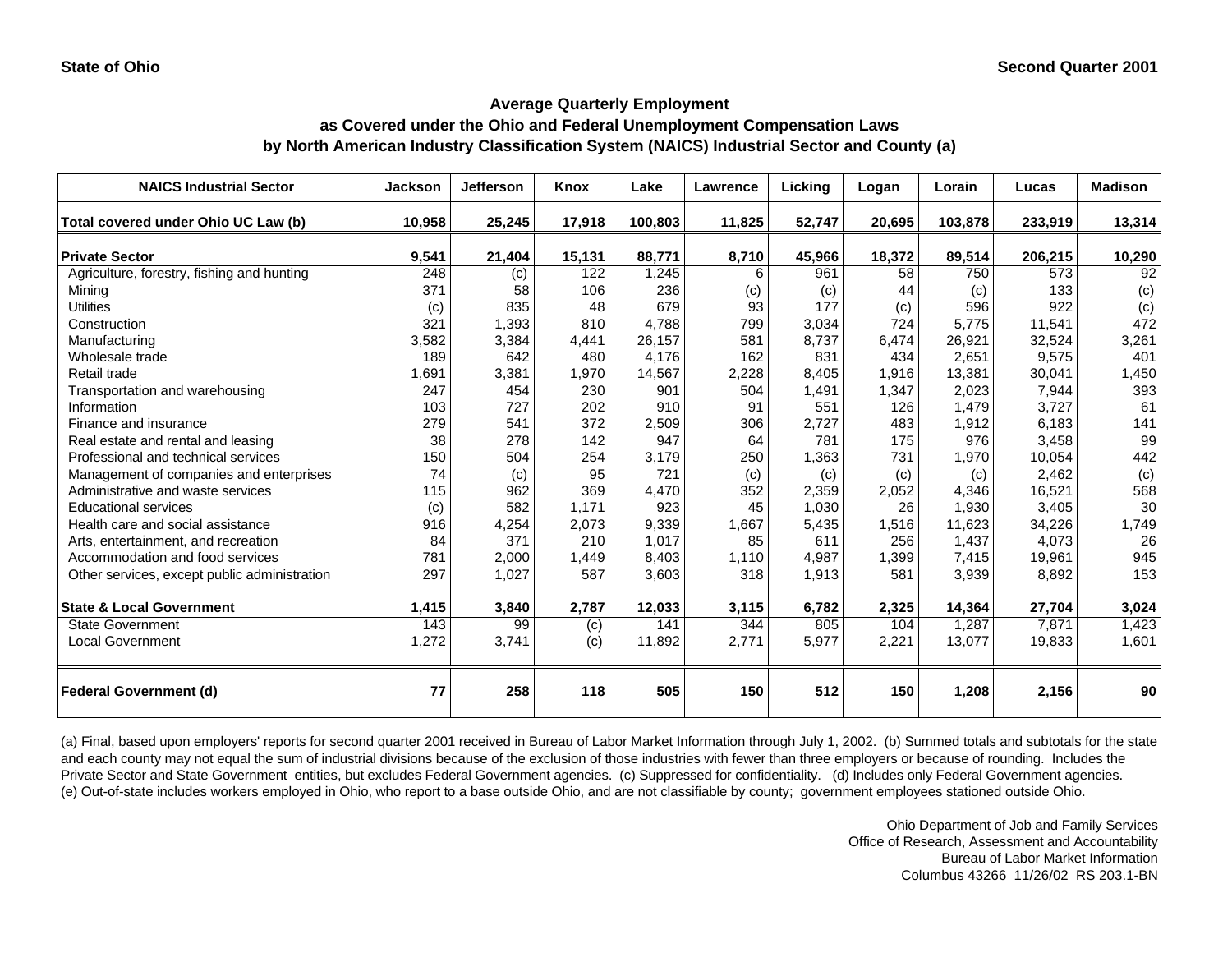## **as Covered under the Ohio and Federal Unemployment Compensation Laws by North American Industry Classification System (NAICS) Industrial Sector and County (a)**

| <b>NAICS Industrial Sector</b>               | <b>Mahoning</b> | <b>Marion</b> | <b>Medina</b> | <b>Meigs</b> | <b>Mercer</b> | Miami            | <b>Monroe</b> | <b>Montgomery</b> | Morgan | <b>Morrow</b> |
|----------------------------------------------|-----------------|---------------|---------------|--------------|---------------|------------------|---------------|-------------------|--------|---------------|
| Total covered under Ohio UC Law (b)          | 108,104         | 28,201        | 53,579        | 4,789        | 15,376        | 44,480           | 4,517         | 295,466           | 3,322  | 5,950         |
| <b>Private Sector</b>                        | 94,636          | 22,332        | 47,093        | 3,653        | 12,822        | 39,641           | 3,613         | 265,709           | 2,606  | 4,433         |
| Agriculture, forestry, fishing and hunting   | 331             | 49            | 259           | 235          | 295           | 813              | 28            | 234               | 10     | 21            |
| Minina                                       | 189             | 48            | (c)           | (c)          | (c)           | 76               | 40            | (c)               | (c)    | 22            |
| <b>Utilities</b>                             | 772             | (c)           | (c)           | (c)          | (c)           | (c)              | (c)           | (c)               | 309    | (c)           |
| Construction                                 | 5,960           | 1,073         | 3,340         | 348          | 937           | 1,980            | 181           | 10,613            | 338    | 276           |
| Manufacturing                                | 11,870          | 6,851         | 10,844        | 142          | 3,977         | 13,203           | 2,039         | 52,974            | 532    | 1,356         |
| Wholesale trade                              | 4,681           | 530           | 2,896         | 58           | 645           | 2,131            | 64            | 12,116            | 68     | 83            |
| Retail trade                                 | 16,529          | 3,502         | 7,008         | 692          | 1,906         | 5,819            | 377           | 32,301            | 382    | 719           |
| Transportation and warehousing               | 2,655           | 664           | 1,253         | 38           | 469           | 748              | 92            | 11,506            | 8      | 122           |
| Information                                  | 2,102           | (c)           | 542           | (c)          | 164           | 375              | 33            | 9,607             | 42     | 38            |
| Finance and insurance                        | 3,351           | 488           | 1,116         | 154          | 597           | 831              | 120           | 9,791             | 108    | 93            |
| Real estate and rental and leasing           | 1,136           | 312           | 486           | 17           | 131           | 360              | 14            | 3,710             | 5      | 57            |
| Professional and technical services          | 3,054           | 975           | 2,120         | 56           | 225           | 701              | 53            | 15,421            | 20     | 55            |
| Management of companies and enterprises      | 722             | 120           | 1,995         | (c)          | (c)           | (c)              | (c)           | 3,692             | (c)    | (c)           |
| Administrative and waste services            | 8,188           | 384           | 3,209         | 48           | 301           | 2,046            | 33            | 21,603            | 12     | 106           |
| <b>Educational services</b>                  | 1,376           | 119           | 209           | (c)          | 6             | 187              | (c)           | 5,316             | (c)    | (c)           |
| Health care and social assistance            | 16,715          | 2,301         | 4,911         | 509          | 1,027         | 4,120            | 183           | 39,957            | 314    | 789           |
| Arts, entertainment, and recreation          | 1,221           | 229           | 1,068         | 22           | 215           | 377              | 21            | 2,961             | 58     | 90            |
| Accommodation and food services              | 9,391           | 2,219         | 4,375         | 355          | 1,222         | 3,312            | 167           | 22,563            | 224    | 472           |
| Other services, except public administration | 4,393           | 856           | 1,388         | 75           | 624           | 1,328            | 138           | 10,031            | 52     | 83            |
| <b>State &amp; Local Government</b>          | 13,468          | 5,869         | 6,486         | 1,137        | 2,554         | 4,838            | 901           | 29,757            | 714    | 1,517         |
| State Government                             | 3,042           | 1,528         | 157           | 46           | 140           | $\overline{131}$ | 36            | 1,974             | 59     | 78            |
| <b>Local Government</b>                      | 10,426          | 4,341         | 6,329         | 1,091        | 2,414         | 4,707            | 865           | 27,783            | 655    | 1,439         |
| <b>Federal Government (d)</b>                | 1,513           | 160           | 325           | 82           | 108           | 229              | 60            | 6,448             | 42     | 57            |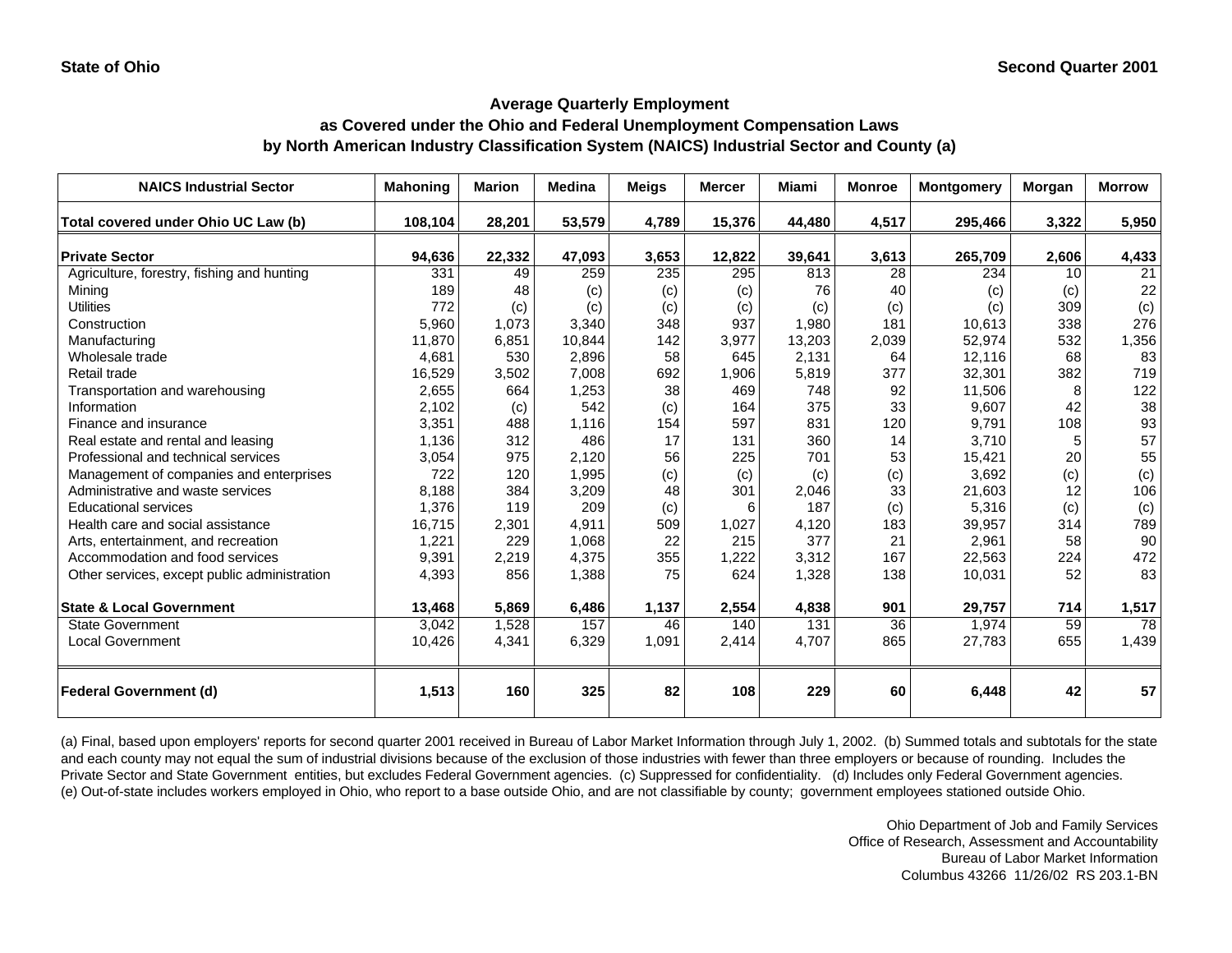## **as Covered under the Ohio and Federal Unemployment Compensation Laws by North American Industry Classification System (NAICS) Industrial Sector and County (a)**

| <b>NAICS Industrial Sector</b>               | <b>Muskingum</b> | <b>Noble</b> | <b>Ottawa</b> | Paulding       | Perry | Pickaway        | <b>Pike</b> | Portage | Preble | <b>Putnam</b> |
|----------------------------------------------|------------------|--------------|---------------|----------------|-------|-----------------|-------------|---------|--------|---------------|
| Total covered under Ohio UC Law (b)          | 41,269           | 3,423        | 15,644        | 5,359          | 6,656 | 16,239          | 11,571      | 53,138  | 11,051 | 11,925        |
| <b>Private Sector</b>                        | 36,349           | 2,320        | 13,443        | 4,157          | 4,877 | 11,787          | 9,845       | 41,773  | 9,038  | 10,047        |
| Agriculture, forestry, fishing and hunting   | 30               | 12           | 132           | $\overline{c}$ | 21    | $\overline{97}$ |             | (c)     | 53     | 186           |
| Mining                                       | 382              | 86           | 123           | (c)            | 194   | (c)             | (c)         | 251     | 48     | (c)           |
| <b>Utilities</b>                             | 241              | 21           | (c)           | (c)            | 34    | 34              | (c)         | (c)     | (c)    | (c)           |
| Construction                                 | 1.617            | 72           | 592           | 110            | 451   | 833             | 396         | 2,527   | 418    | 929           |
| Manufacturing                                | 10,032           | 661          | 2,893         | 1,610          | 1,496 | 4,388           | 5,690       | 13,793  | 3,473  | 4,019         |
| Wholesale trade                              | 2,534            | 78           | 242           | 390            | 182   | 293             | 112         | 2,494   | 347    | 260           |
| Retail trade                                 | 6,557            | 353          | 2,191         | 545            | 713   | 1,599           | 1,048       | 5,642   | 1,504  | 1,332         |
| Transportation and warehousing               | 623              | 88           | 483           | 125            | 72    | 475             | 92          | 810     | 304    | 231           |
| Information                                  | 292              | 19           | 121           | 27             | 58    | 99              | 72          | 533     | 39     | 58            |
| Finance and insurance                        | 796              | 72           | 355           | 116            | 193   | 351             | 179         | 676     | 198    | 342           |
| Real estate and rental and leasing           | 313              | (c)          | 183           | 32             | 28    | 103             | 64          | 481     | 114    | 44            |
| Professional and technical services          | 492              | 19           | 196           | 92             | 107   | 228             | 144         | 987     | 199    | 98            |
| Management of companies and enterprises      | 376              | (c)          | (c)           | (c)            | (c)   | (c)             | (c)         | 382     | (c)    | (c)           |
| Administrative and waste services            | 1,004            | 19           | 316           | 20             | 50    | 372             | 136         | 1.102   | 430    | 294           |
| <b>Educational services</b>                  | 509              | (c)          | (c)           | (c)            | (c)   | (c)             | 26          | 736     | 12     | (c)           |
| Health care and social assistance            | 5,520            | 439          | 1,157         | 284            | 639   | 1,008           | 932         | 3,011   | 661    | 731           |
| Arts, entertainment, and recreation          | 390              | (c)          | 733           | 33             | 49    | 173             | 18          | 2,027   | 49     | 134           |
| Accommodation and food services              | 3,237            | 291          | 2,173         | 267            | 410   | 1,193           | 648         | 4,544   | 846    | 848           |
| Other services, except public administration | 1,405            | 86           | 589           | 155            | 136   | 437             | 168         | 1,666   | 292    | 364           |
| <b>State &amp; Local Government</b>          | 4,919            | 1,103        | 2,202         | 1,202          | 1,778 | 4,453           | 1,725       | 11,366  | 2,014  | 1,879         |
| <b>State Government</b>                      | 492              | (c)          | 206           | 30             | 40    | 2,006           | 110         | 3,794   | 224    | 48            |
| <b>Local Government</b>                      | 4,427            | (c)          | 1,996         | 1,172          | 1,738 | 2,447           | 1,615       | 7,572   | 1,790  | 1,831         |
| <b>Federal Government (d)</b>                | 307              | 30           | 191           | 59             | 74    | 99              | 73          | 329     | 95     | 89            |

(a) Final, based upon employers' reports for second quarter 2001 received in Bureau of Labor Market Information through July 1, 2002. (b) Summed totals and subtotals for the state and each county may not equal the sum of industrial divisions because of the exclusion of those industries with fewer than three employers or because of rounding. Includes the Private Sector and State Government entities, but excludes Federal Government agencies. (c) Suppressed for confidentiality. (d) Includes only Federal Government agencies. (e) Out-of-state includes workers employed in Ohio, who report to a base outside Ohio, and are not classifiable by county; government employees stationed outside Ohio.

> Ohio Department of Job and Family Services Office of Research, Assessment and Accountability Bureau of Labor Market Information Columbus 43266 11/26/02 RS 203.1-BN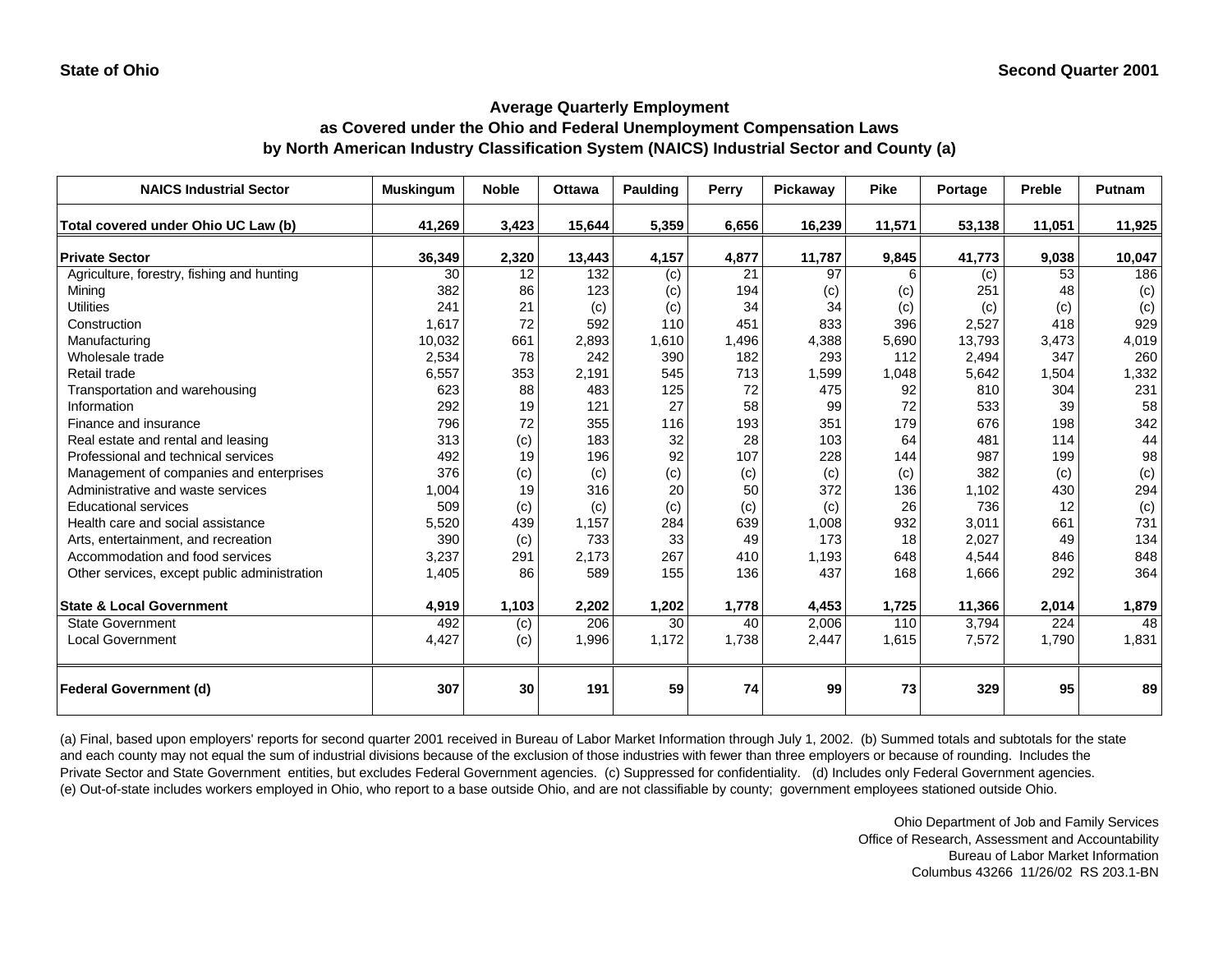## **as Covered under the Ohio and Federal Unemployment Compensation Laws by North American Industry Classification System (NAICS) Industrial Sector and County (a)**

| <b>NAICS Industrial Sector</b>               | <b>Richland</b> | <b>Ross</b> | <b>Sandusky</b> | <b>Scioto</b> | <b>Seneca</b> | <b>Shelby</b> | <b>Stark</b> | <b>Summit</b> | <b>Trumbull</b>  | <b>Tuscarawas</b> |
|----------------------------------------------|-----------------|-------------|-----------------|---------------|---------------|---------------|--------------|---------------|------------------|-------------------|
| Total covered under Ohio UC Law (b)          | 60,549          | 25,421      | 27,141          | 25,308        | 22,423        | 28,753        | 174,728      | 260,359       | 90,650           | 36,316            |
| <b>Private Sector</b>                        | 51,931          | 20,395      | 23,537          | 19,861        | 19,256        | 26,139        | 156,345      | 231,912       | 79,629           | 31,496            |
| Agriculture, forestry, fishing and hunting   | 159             | 62          | 248             | 54            | 115           | 31            | 253          | 270           | (c)              | 181               |
| Minina                                       | (c)             | (c)         | (c)             | 15            | 133           | (c)           | 510          | 193           | 98               | 401               |
| <b>Utilities</b>                             | (c)             | 222         | (c)             | 103           | 106           | (c)           | 565          | 1,932         | (c)              | 67                |
| Construction                                 | 1,993           | 1,116       | 1.078           | 1,252         | 1,043         | 1,553         | 8.187        | 11.316        | 2,724            | 1,536             |
| Manufacturing                                | 15,706          | 4,502       | 10,052          | 2,463         | 5,983         | 13,583        | 40,571       | 43,869        | 27,127           | 9,094             |
| Wholesale trade                              | 1,432           | 501         | 460             | 328           | 609           | 1,306         | 8,035        | 13,688        | 2,675            | 1,276             |
| Retail trade                                 | 7,883           | 3,906       | 3,026           | 3,398         | 2,268         | 2,482         | 22,380       | 33,848        | 12,212           | 5,225             |
| Transportation and warehousing               | 1,444           | 353         | 326             | 442           | 517           | 632           | 2,167        | 9,209         | 2,881            | 879               |
| Information                                  | 1,456           | 671         | 278             | 315           | 296           | 198           | 2,259        | 4,151         | 703              | 274               |
| Finance and insurance                        | 1,318           | 381         | 557             | 629           | 645           | 322           | 5,426        | 9,281         | 1,887            | 761               |
| Real estate and rental and leasing           | 524             | 217         | 150             | 264           | 196           | 178           | 1,467        | 3,272         | 1,216            | 295               |
| Professional and technical services          | 1,049           | 349         | 342             | 411           | 401           | 292           | 4,774        | 10,913        | 2,222            | 660               |
| Management of companies and enterprises      | 93              | (c)         | 161             | 17            | 106           | (c)           | 771          | 4,696         | 702              | 192               |
| Administrative and waste services            | 3,606           | 1,194       | 1,015           | 1,584         | 729           | 1,074         | 9,315        | 16,871        | 3,553            | 1,246             |
| <b>Educational services</b>                  | 390             | 138         | (c)             | 148           | 967           | (c)           | 3,513        | 2,779         | 704              | 199               |
| Health care and social assistance            | 6,692           | 3,352       | 2,427           | 5,337         | 2,376         | 1,681         | 23,939       | 32,295        | 9,789            | 3,943             |
| Arts, entertainment, and recreation          | 665             | 220         | 365             | 99            | 218           | 106           | 2,054        | 3,530         | 1,015            | 401               |
| Accommodation and food services              | 5,035           | 2,356       | 1,780           | 2,475         | 1,740         | 1,618         | 12,923       | 20,417        | 6,992            | 3,437             |
| Other services, except public administration | 2,234           | 803         | 1,036           | 526           | 808           | 676           | 7,234        | 9,382         | 2,926            | 1,429             |
| <b>State &amp; Local Government</b>          | 8,617           | 5,027       | 3,604           | 5,448         | 3,167         | 2,613         | 18,385       | 28,447        | 11,020           | 4,820             |
| <b>State Government</b>                      | 1,960           | 1,782       | 187             | 1,854         | (c)           | (c)           | 1,272        | 4,376         | $\overline{903}$ | 509               |
| <b>Local Government</b>                      | 6,657           | 3,245       | 3,417           | 3,594         | (c)           | (c)           | 17,113       | 24,071        | 10,117           | 4,311             |
| <b>Federal Government (d)</b>                | 670             | 1,444       | 126             | 194           | 149           | 101           | 1,277        | 2,735         | 509              | 233               |